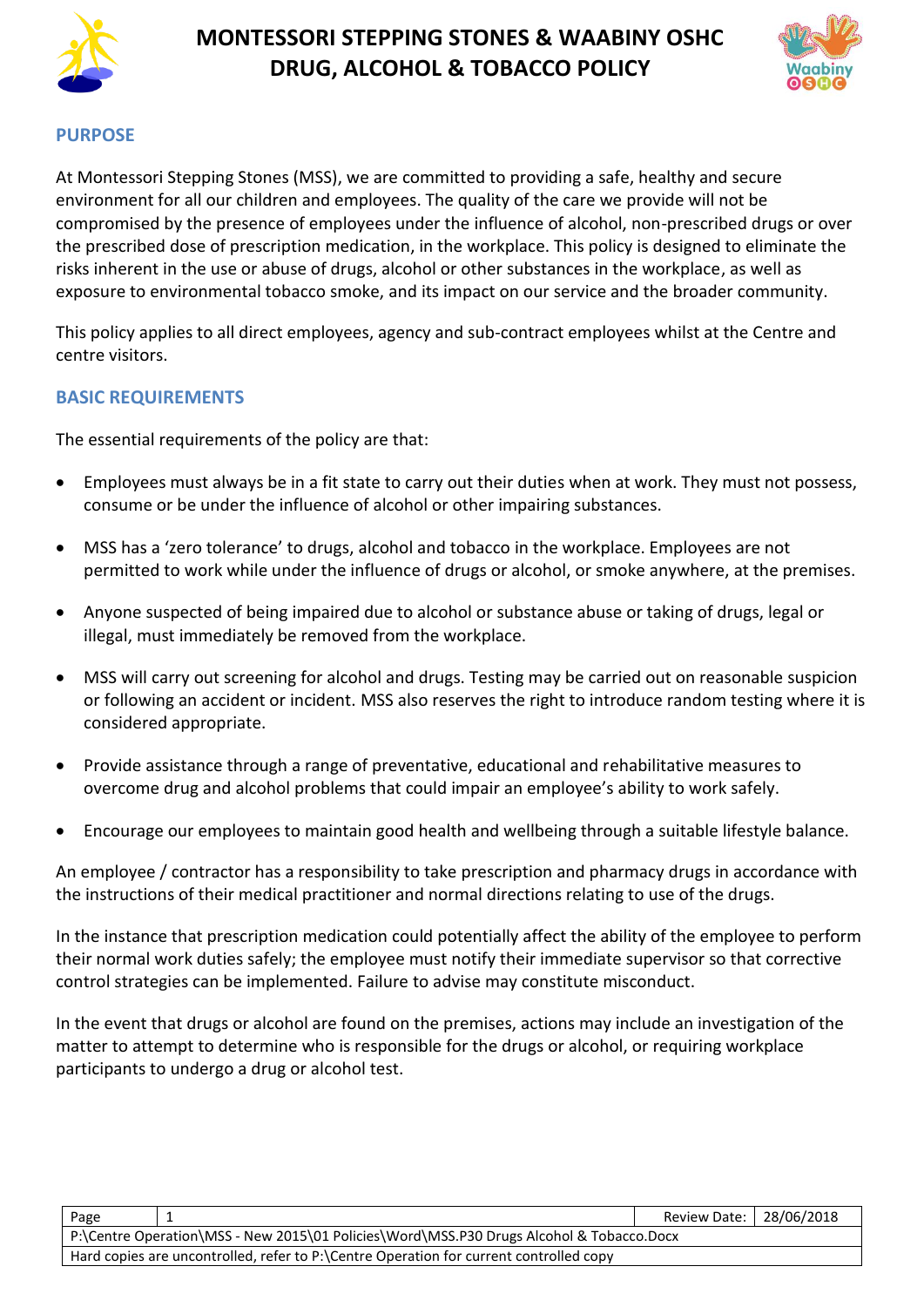

# **MONTESSORI STEPPING STONES & WAABINY OSHC DRUG, ALCOHOL & TOBACCO POLICY**



### **ALCOHOL AND DRUG TESTING AND DISCIPLINARY PROCESS**

We will carry out screening for alcohol and drugs. Testing may be carried out on reasonable suspicion or following an accident or incident. We also reserve the right to carry out random testing where it is considered appropriate.

The disciplinary process will be invoked, and may lead to summary dismissal, in the case of any direct employee who:

- is removed from a workplace due to impairment or suspicion of impairment caused by substance abuse, drugs or alcohol consumption
- tests positive for illegal drugs
- is found to have a blood alcohol level greater than 0.00 or the equivalent in urine or breath samples.
- refuses to undertake a screening test for alcohol or drugs
- is found supplying illegal drugs or is charged with a drug or alcohol related offence.

Persons found to be exhibiting the effects of drugs or alcohol may be required to have an appropriate test conducted. If a positive drug and alcohol reading is recorded at any time, the employee will be subject to disciplinary action, possibly including suspension and/or termination of employment.

An employee found to be exhibiting the effects of drugs or alcohol, or returning a positive drug or alcohol reading, or refusing to participate in testing, will be required to cease work immediately and leave the workplace.

- As part of our commitment to maintaining safe work practices, MSS is unable to allow employees to resume work until such time as they undertake testing and a negative result is obtained.
- Employees sent home or to a medical examination must report to the approved provider or nominated supervisor the following working day or when they are no longer under the influence of drugs or alcohol to discuss the incident.
- Employees who return a positive result or refuse testing will not be paid for this time off work until a negative drug test is returned.

#### **REQUESTS FOR HELP**

MSS will treat any requests for assistance from any employee who volunteers the information that they have a drink or drug related problem sympathetically. A request of this nature will not be accepted subsequent to, or immediately prior to testing for alcohol and drugs. During any regime of treatment, the individual would remain subject to the requirements of this policy whilst at work.

| Page                                                                                     | Review Date:   28/06/2018 |  |  |  |  |  |
|------------------------------------------------------------------------------------------|---------------------------|--|--|--|--|--|
| P:\Centre Operation\MSS - New 2015\01 Policies\Word\MSS.P30 Drugs Alcohol & Tobacco.Docx |                           |  |  |  |  |  |
| Hard copies are uncontrolled, refer to P:\Centre Operation for current controlled copy   |                           |  |  |  |  |  |